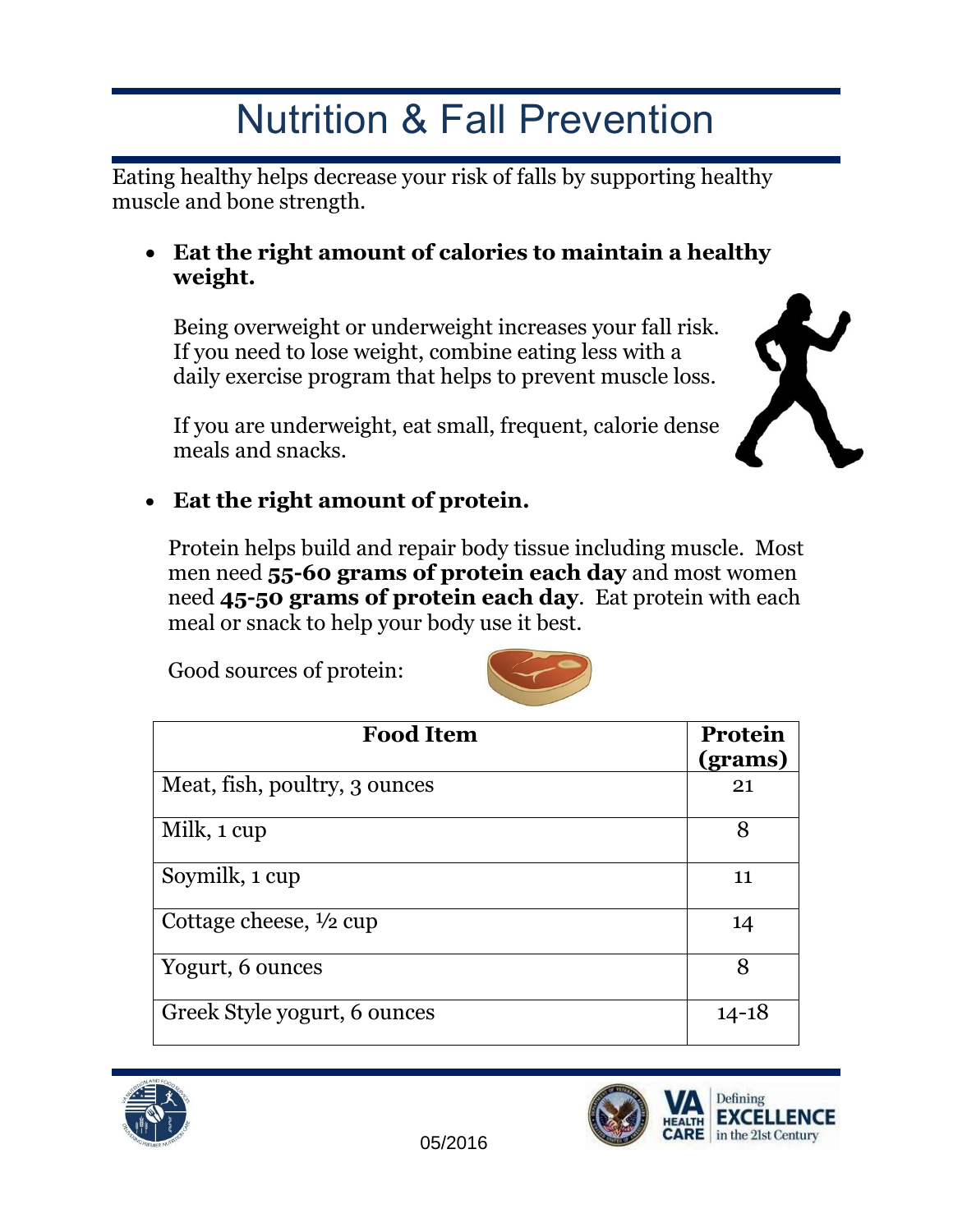| Cheese, 1 ounce or 1 slice                |    |
|-------------------------------------------|----|
| Tofu, 3 ounces                            | 6  |
| Dry milk powder, 2 tablespoons            | 5  |
| Egg, $\frac{1}{4}$ cup                    | 6  |
| Peanut butter, 2 tablespoons              | 8  |
| Dry beans or peas cooked, 1/2 cup         | 7  |
| Soybeans, $\frac{1}{2}$ cup               | 11 |
| Peanuts, almonds, pistachio nuts, 1 ounce | 6  |
| Sunflower seeds (without hulls), 1 ounce  | 6  |
| Pumpkin seeds, 1 ounce                    | 9  |
| Vegetable or soy patty, 1 patty           | 11 |

## **Consume the right amount of Vitamin D.**

Vitamin D keeps bones and muscles strong. The sun helps Vitamin D work best. Go outside in the sun for 10-15 minutes each day with shorts and a sleeveless shirt. Dark skinned individuals and older adults may need more time in the sun.

Older adults may need a Vitamin D supplement. Please check with your primary care provider.

Good Sources of Vitamin D:

- o Cod liver oil
- o Fatty fish (salmon, tuna, and mackerel)
- o Dairy products
- o Fortified orange juice
- o Egg yolks
- o Fortified margarine